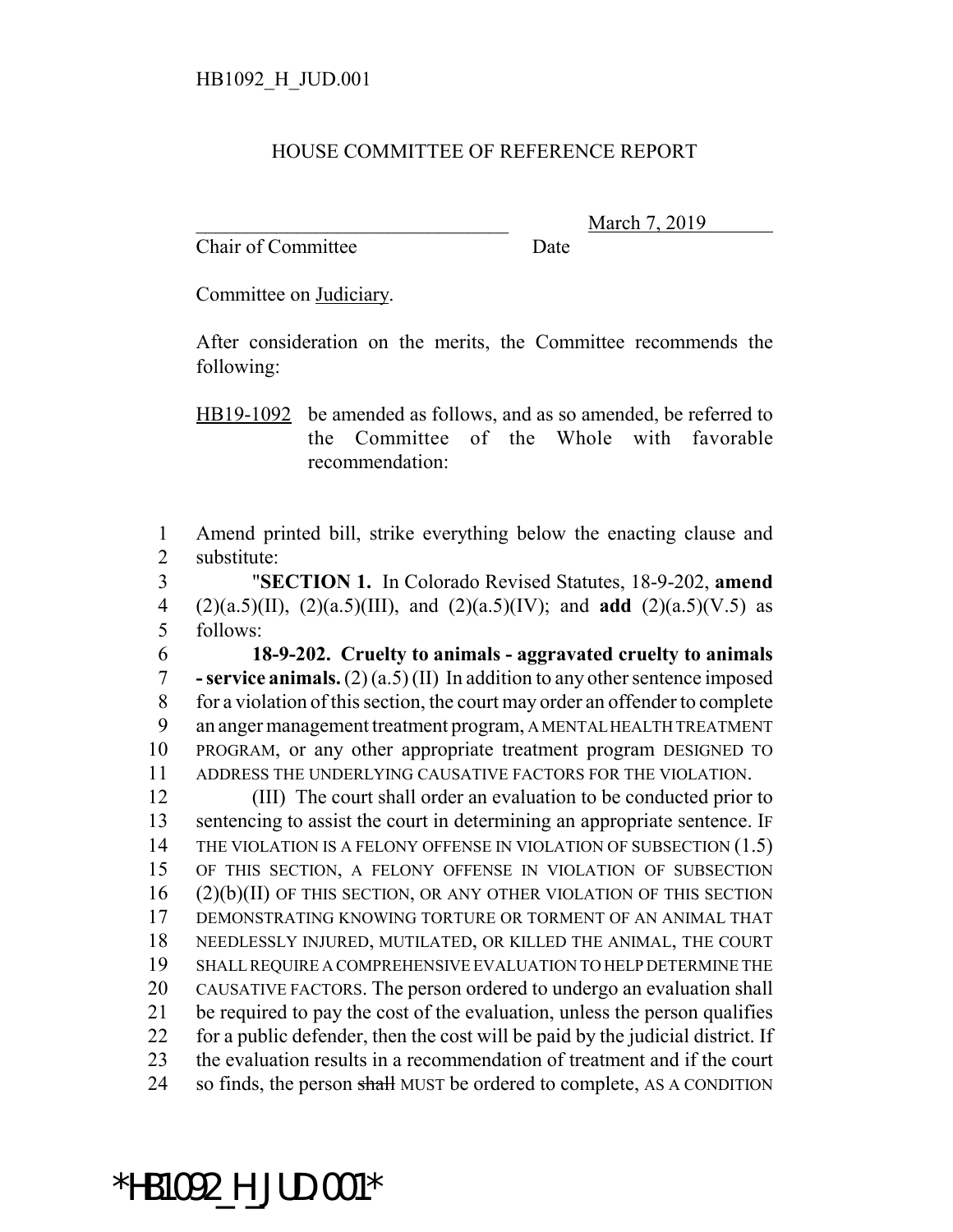OF ANY SENTENCE TO PROBATION OR A DEFERRED JUDGMENT OR SENTENCE, an anger management treatment program, A MENTAL HEALTH 3 TREATMENT PROGRAM, or any other APPROPRIATE treatment program that 4 the court may deem appropriate DESIGNED TO ADDRESS THE UNDERLYING CAUSATIVE FACTORS FOR THE VIOLATION.

 (IV) Upon successful completion of an anger management treatment program, A MENTAL HEALTH TREATMENT PROGRAM, or any other APPROPRIATE treatment program, deemed appropriate by the court, the court may suspend any fine imposed; except for a five-hundred-dollar mandatory minimum fine which shall be imposed at the time of sentencing.

12 (V.5) IN ADDITION TO ANY OTHER SENTENCE IMPOSED FOR A FELONY CONVICTION PURSUANT TO THIS SECTION, THE COURT SHALL ENTER AN ORDER PROHIBITING THE DEFENDANT FROM OWNING, POSSESSING, OR CARING FOR A PET ANIMAL AS DEFINED IN SECTION 16 35-80-102 (10) AS A CONDITION OF THE SENTENCE FOR A PERIOD OF THREE TO FIVE YEARS, UNLESS THE DEFENDANT'S TREATMENT PROVIDER MAKES A SPECIFIC RECOMMENDATION NOT TO IMPOSE THE BAN AND THE COURT AGREES WITH THE RECOMMENDATION.

 **SECTION 2.** In Colorado Revised Statutes, 19-2-918.5, **amend** (1), (2), and (3); and **add** (3.5) as follows:

 **19-2-918.5. Sentencing - animal cruelty - anger management treatment.** (1) In addition to any sentence imposed pursuant to this section, any juvenile who has been adjudicated a juvenile delinquent for the commission of cruelty to animals, as described in section 18-9-202,  $(1)(a)$ , C.R.S., in which the underlining UNDERLYING factual basis of 27 which has been found by the court to include the knowing or intentional 28 torture or torment of an animal which THAT needlessly injures, mutilates, 29 or kills INJURED, MUTILATED, OR KILLED an animal, may be ordered to complete an anger management treatment program, A MENTAL HEALTH TREATMENT PROGRAM, or any other APPROPRIATE treatment program 32 deemed appropriate by the court DESIGNED TO ADDRESS THE UNDERLYING CAUSATIVE FACTORS FOR THE VIOLATION.

 (2) The court may order an evaluation to be conducted prior to disposition if an evaluation would assist the court in determining an appropriate disposition. The parents or legal guardian of the juvenile ordered to undergo an evaluation shall be required to pay the cost of the evaluation. If the evaluation results in a recommendation of treatment and 39 if the court so finds, the juvenile shall MUST be ordered to complete an anger management treatment program, A MENTAL HEALTH TREATMENT 41 PROGRAM, or any other APPROPRIATE treatment program deemed

 $*$ HB1092 H JUD.001 $*$  -2-